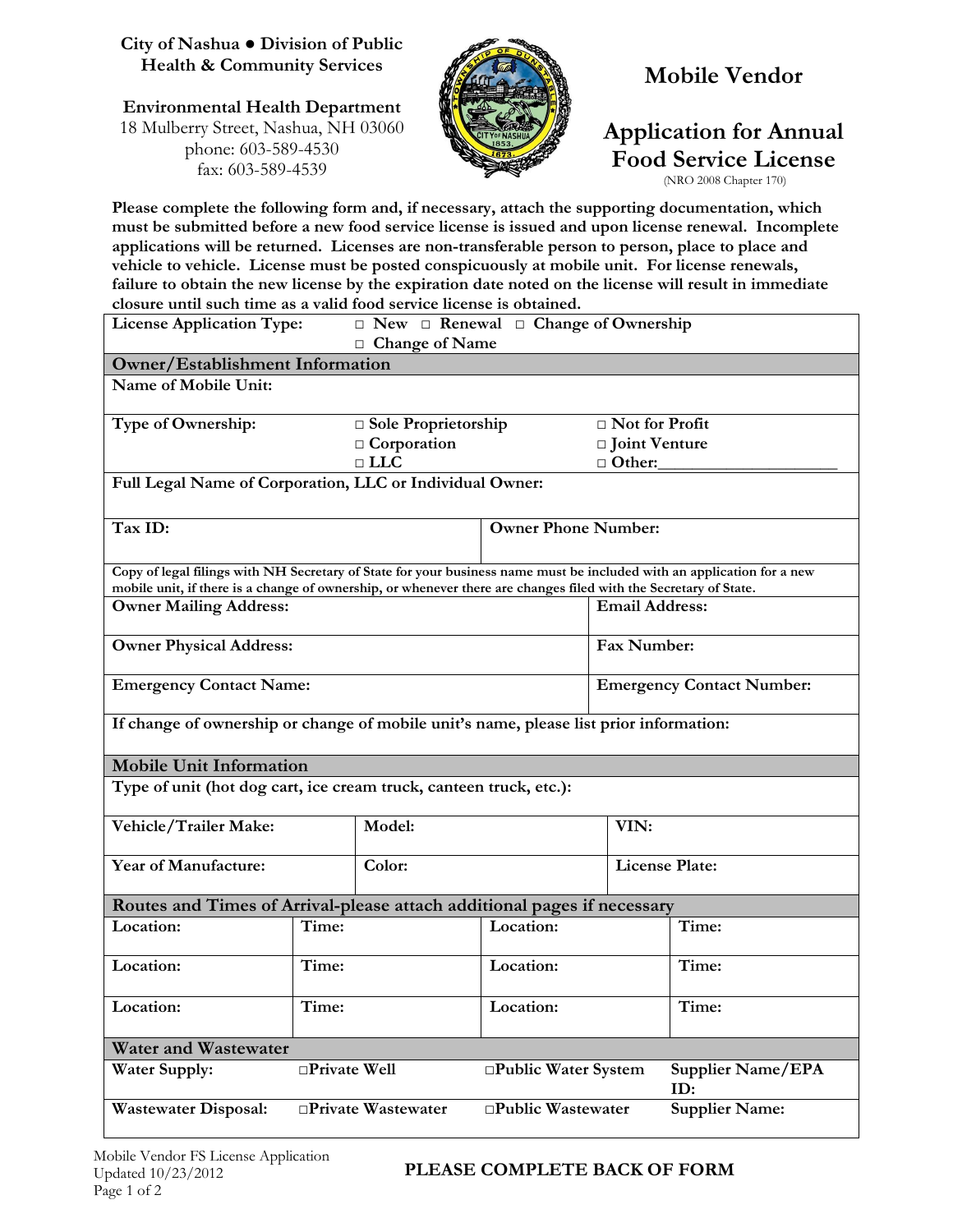| Food-please list any changes or additions to menu                                                                                                                                                                             |                    |  |                        |             |                                 |               |                                              |  |  |  |
|-------------------------------------------------------------------------------------------------------------------------------------------------------------------------------------------------------------------------------|--------------------|--|------------------------|-------------|---------------------------------|---------------|----------------------------------------------|--|--|--|
| List NEW types of food to be sold or distributed, to include ice, beverages and condiments. All foods must                                                                                                                    |                    |  |                        |             |                                 |               |                                              |  |  |  |
| come from approved sources. No home-prepared or stored foods are allowed.                                                                                                                                                     |                    |  |                        |             |                                 |               |                                              |  |  |  |
| Food                                                                                                                                                                                                                          |                    |  | Source                 | Preparation |                                 |               | <b>Temperature Control</b>                   |  |  |  |
|                                                                                                                                                                                                                               |                    |  |                        |             |                                 |               |                                              |  |  |  |
|                                                                                                                                                                                                                               |                    |  |                        |             |                                 |               |                                              |  |  |  |
|                                                                                                                                                                                                                               |                    |  |                        |             |                                 |               |                                              |  |  |  |
|                                                                                                                                                                                                                               |                    |  |                        |             |                                 |               |                                              |  |  |  |
| <b>Commissary Information</b>                                                                                                                                                                                                 |                    |  |                        |             |                                 |               |                                              |  |  |  |
| <b>Commissary Name:</b><br><b>Phone Number:</b>                                                                                                                                                                               |                    |  |                        |             |                                 |               |                                              |  |  |  |
|                                                                                                                                                                                                                               |                    |  |                        |             |                                 |               |                                              |  |  |  |
| <b>Commissary Address:</b>                                                                                                                                                                                                    |                    |  |                        |             |                                 |               |                                              |  |  |  |
|                                                                                                                                                                                                                               |                    |  |                        |             |                                 |               |                                              |  |  |  |
| Daily Servicing Time(s) at Commissary:                                                                                                                                                                                        |                    |  |                        |             |                                 |               |                                              |  |  |  |
|                                                                                                                                                                                                                               |                    |  |                        |             |                                 |               |                                              |  |  |  |
| <b>Schedule of Operations</b>                                                                                                                                                                                                 |                    |  |                        |             |                                 |               |                                              |  |  |  |
| List daily hours:                                                                                                                                                                                                             | Monday<br>Tuesday  |  |                        |             | Friday                          |               |                                              |  |  |  |
|                                                                                                                                                                                                                               | Wednesday          |  |                        |             |                                 | Saturday      |                                              |  |  |  |
|                                                                                                                                                                                                                               | Thursday           |  |                        |             |                                 | Sunday        |                                              |  |  |  |
| List Specific dates if only open during part of year:                                                                                                                                                                         |                    |  |                        |             |                                 |               |                                              |  |  |  |
|                                                                                                                                                                                                                               |                    |  |                        |             |                                 |               |                                              |  |  |  |
| Please also submit the following:                                                                                                                                                                                             |                    |  |                        |             |                                 |               |                                              |  |  |  |
| Fee-cash, check or money order, made<br>$\Box$                                                                                                                                                                                |                    |  |                        | П           |                                 |               | If using well water, laboratory analysis for |  |  |  |
| payable to "City of Nashua"                                                                                                                                                                                                   |                    |  |                        |             | bacteria, nitrates and nitrites |               |                                              |  |  |  |
| <b>Completed and signed Commissary</b><br>⊔                                                                                                                                                                                   |                    |  |                        | ⊔           |                                 |               | Copy of the most recent inspection of        |  |  |  |
| Agreement                                                                                                                                                                                                                     |                    |  |                        |             |                                 |               | Commissary, unless licensed in Nashua        |  |  |  |
| Copy of Motor Vehicle Registration, if unit<br>П<br>is driven                                                                                                                                                                 |                    |  |                        | $\Box$      |                                 |               | Copy of driver's license, if unit is driven  |  |  |  |
| Initial approval/Changes also require:                                                                                                                                                                                        |                    |  |                        |             |                                 |               |                                              |  |  |  |
| Plan review fee                                                                                                                                                                                                               |                    |  |                        |             |                                 |               | NH Secretary of State's legal filings        |  |  |  |
| $\Box$<br>$\Box$                                                                                                                                                                                                              |                    |  |                        |             |                                 |               |                                              |  |  |  |
| All documents necessary for plan approval such as pictures, layout drawing, equipment cut<br>$\Box$<br>sheets, proposed menu, etc.                                                                                            |                    |  |                        |             |                                 |               |                                              |  |  |  |
|                                                                                                                                                                                                                               |                    |  |                        |             |                                 |               | Initials:                                    |  |  |  |
| I understand that all operators must obtain a City of Nashua Hawkers & Peddler's<br>License immediately after obtaining my Mobile Vendor License if I will vend on public                                                     |                    |  |                        |             |                                 |               |                                              |  |  |  |
| property.                                                                                                                                                                                                                     |                    |  |                        |             |                                 |               |                                              |  |  |  |
| I hereby attest that all information provided in or attached to this application is complete, accurate and up-to-                                                                                                             |                    |  |                        |             |                                 |               |                                              |  |  |  |
| date. I understand that it is my responsibility to immediately notify the Environmental Health Department                                                                                                                     |                    |  |                        |             |                                 |               |                                              |  |  |  |
| with regard to any changes, corrections or updates to the information provided. Any license granted under                                                                                                                     |                    |  |                        |             |                                 |               |                                              |  |  |  |
| this application is expressly conditioned upon continued adherence by the applicant(s) to all municipal and                                                                                                                   |                    |  |                        |             |                                 |               |                                              |  |  |  |
| state laws and regulations including land use regulations related to the operation of the licensed establishment.<br>Any license granted hereunder may be suspended or revoked for violation of any such laws or regulations. |                    |  |                        |             |                                 |               |                                              |  |  |  |
| <b>Print Owner's Name</b>                                                                                                                                                                                                     |                    |  | <b>Owner Signature</b> |             |                                 |               | Date                                         |  |  |  |
|                                                                                                                                                                                                                               |                    |  |                        |             |                                 |               |                                              |  |  |  |
|                                                                                                                                                                                                                               |                    |  |                        |             |                                 |               |                                              |  |  |  |
| -PLEASE DO NOT WRITE BELOW THIS LINE----------------                                                                                                                                                                          |                    |  |                        |             |                                 |               |                                              |  |  |  |
| Date received:<br>Check number:                                                                                                                                                                                               |                    |  |                        |             |                                 | Check amount: |                                              |  |  |  |
|                                                                                                                                                                                                                               |                    |  |                        |             |                                 |               |                                              |  |  |  |
| Plan review completion                                                                                                                                                                                                        |                    |  | EH                     |             | License                         |               | Date                                         |  |  |  |
|                                                                                                                                                                                                                               | Initials:<br>date: |  |                        | Number:     | Licensed:                       |               |                                              |  |  |  |

Mobile Vendor FS License Application Updated 10/23/2012 Page 2 of 2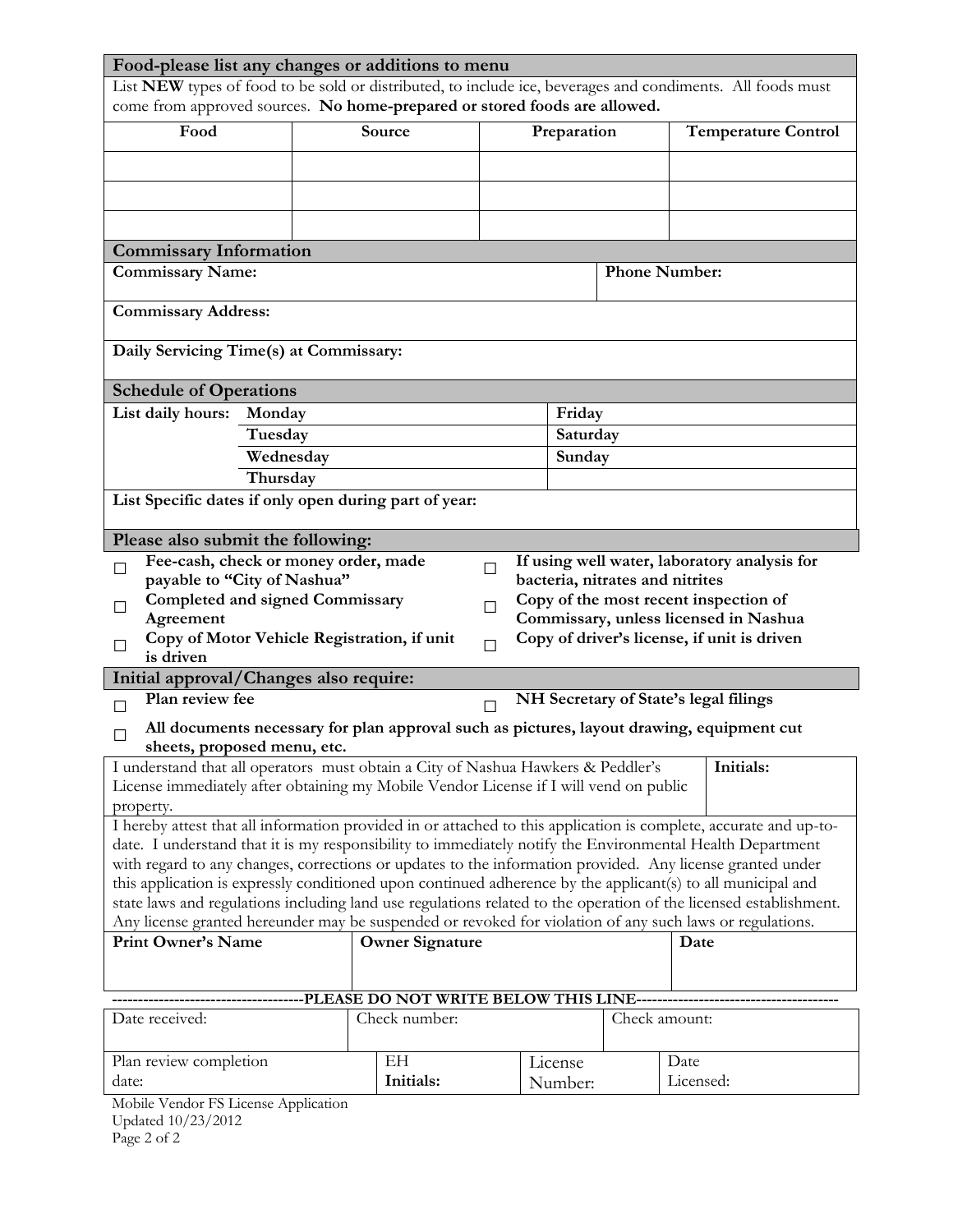**City of Nashua ● Division of Public Health & Community Services**

### **He-P 2326 Mobile Food Units and Pushcarts-Requirements**

(State of NH He-P 2300 and NRO 2008, Chapter 170)

**Environmental Health Department** 18 Mulberry Street, Nashua, New Hampshire 03060

Phone: 603-589-4530

|                                                                               | <b>PARTIES</b> |            |                     |                                       | Fax: 603-589-4539 |           |               |               |            |                                         |               |
|-------------------------------------------------------------------------------|----------------|------------|---------------------|---------------------------------------|-------------------|-----------|---------------|---------------|------------|-----------------------------------------|---------------|
| Types of                                                                      | $He-P$         | $He-P$     | $He-P$              | $He-P$                                | He-P              | $He-P$    | $He-P$        | $He-P$        | $He-P$     | $He-P$                                  | References    |
| <b>Foods Sold</b>                                                             | 2304           | 2305       | 2306                | 2307                                  | 2317              | 2326.01   | 2326.01       | 2326.01       | 2326.04    | 2326.05                                 |               |
|                                                                               |                |            |                     |                                       |                   | (b)(2)(d) | (b)(2)(e)     | (b)(2)(f)     |            |                                         |               |
|                                                                               | Food           | Personnel  | Equipment           | Equipment                             | Floors,           | Handsink  | 3-Bay sink or | Protection    | Water      | Wastewater                              |               |
|                                                                               | Protection     |            | Food                | Non-Food                              | Walls and         |           | commissary    | for all outer | Systems    | Systems                                 |               |
|                                                                               |                |            | Contact<br>Surfaces | Contact<br>Surfaces                   | Ceilings          |           |               | openings      |            |                                         |               |
| Unwrapped                                                                     | Required       | Required   | Required            | Required                              | Required          | Required  | Required      | Required      | Required   | Required                                | 2326.01       |
| PHF(TCS)                                                                      |                |            |                     |                                       |                   |           |               |               |            |                                         | $(b)(2)a-f$   |
|                                                                               |                |            |                     |                                       |                   |           |               |               |            |                                         |               |
| Shrimp,                                                                       | Required       | Required   | Required            | Required                              | Required          | Required  | Required      | Required      | Required   | Required                                | 2326.01       |
| Fish                                                                          |                |            |                     |                                       |                   |           |               |               |            |                                         | $(b)(2)a-f$   |
|                                                                               |                |            |                     |                                       |                   |           |               |               |            |                                         |               |
| Hot dogs                                                                      | Required       | Required   | Required            | Required                              | Required          | Required  | Required      | <b>Not</b>    | Required   | Required                                | 2326.01       |
|                                                                               |                |            |                     |                                       | Storage           |           |               | Required      |            |                                         | (b)(2)        |
|                                                                               |                |            |                     |                                       |                   |           |               | *Overhead     |            |                                         | $a,b,d,e,f^*$ |
|                                                                               |                |            |                     |                                       |                   |           |               | Protection    |            |                                         | 2326.01(e)    |
| Wrapped                                                                       | Required       | <b>Not</b> | Required            | Required                              | Required          | Not       | <b>Not</b>    | <b>Not</b>    | <b>Not</b> | <b>Not</b>                              | 2326.01       |
| PHF(TCS)                                                                      |                | Required   |                     |                                       | Storage           | Required  | Required      | Required      | Required   | Required                                | (b)(2)a, b, d |
|                                                                               |                |            |                     |                                       |                   |           |               |               |            |                                         | 2326.01(e)    |
| Pre-                                                                          | Required       | <b>Not</b> | Required            | Required                              | Required          | Not       | <b>Not</b>    | <b>Not</b>    | <b>Not</b> | <b>Not</b>                              | 2326.01       |
| packaged                                                                      |                | Required   |                     |                                       |                   | Required  | Required      | Required      | Required   | Required                                | (b)(2)a, b, d |
| ice cream                                                                     |                |            |                     |                                       |                   |           |               |               |            |                                         | 2326.01(e)    |
| Unwrapped                                                                     | Temperature    | Required   | Required            | Required                              | Required          | Required  | <b>Not</b>    | Required      | Required   | Required                                | 2326.01       |
| Non-PHF                                                                       | Controls Not   |            |                     |                                       |                   |           | Required      |               |            |                                         | (b)(2)        |
| (TCS)                                                                         | Required       |            |                     |                                       |                   |           |               |               |            |                                         | a,b,c,d,e,f   |
| PHF(TCS)=Potentially Hazardous Food(Time/Temperature Control for Safety Food) |                |            |                     |                                       |                   |           |               |               |            |                                         |               |
| He-P 2326.01(b)(2)                                                            |                | a.         |                     | Water which complies with He-P 2311** |                   |           |               |               |            | When a mobile vendor conducts differing |               |

b. Hot and cold water under pressure\*\*

c. Protection against contamination as required in He-P 2304.31

d. Handwash sink which complies with He-P2314.03(a)(2)

e. 3-bay sink or licensed commissary at which utensils can be washed daily

f. Protection for all outer openings against the entrance of insects, as required by He-P 2316.01(d)

\*\*Applicable only if He-P 2326.04 and He-P 2326.05 are required.

When a mobile vendor conducts differing operations on a single unit, the most stringent requirements apply to the entire unit.